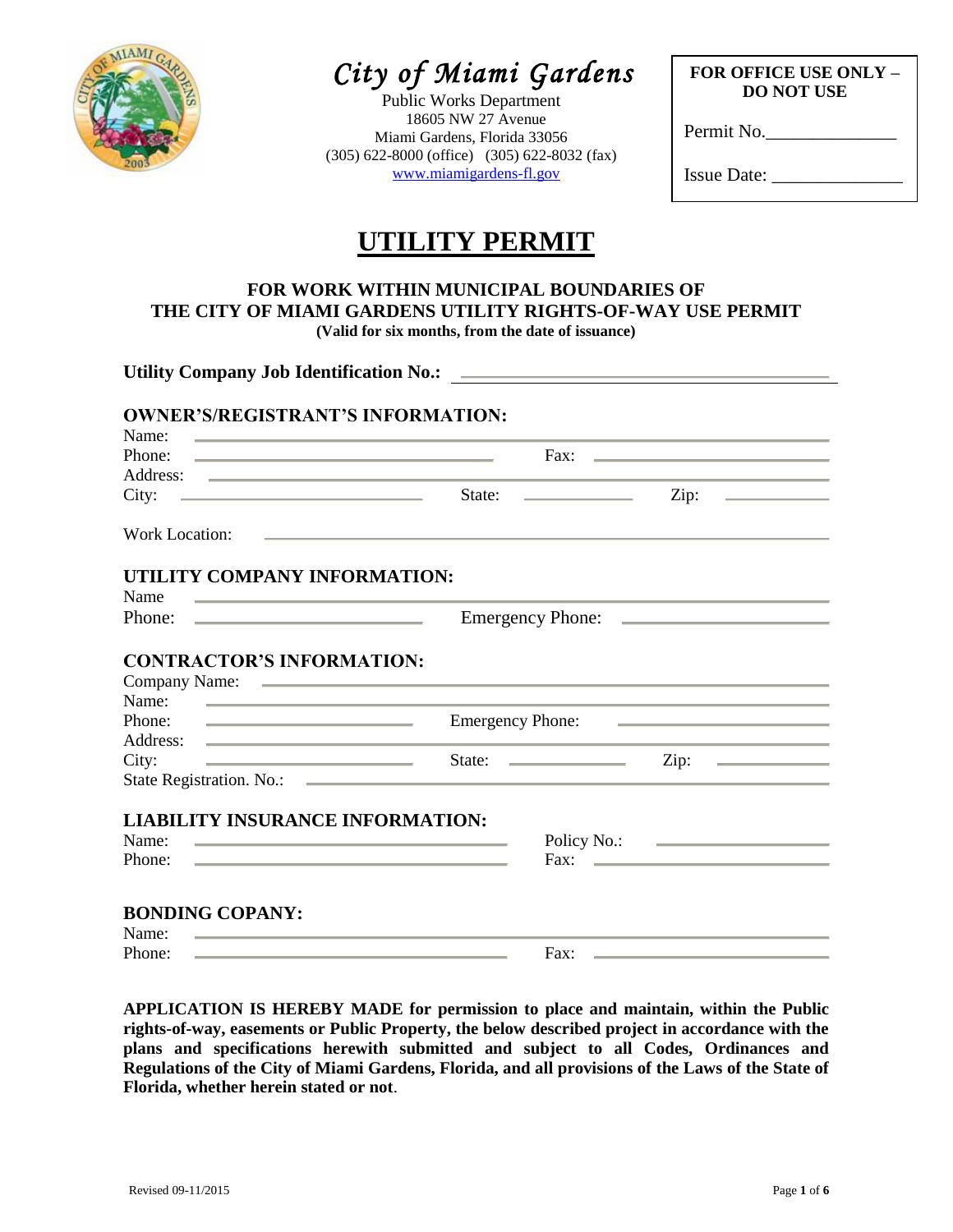#### **WORK DESCRIPTION**

| Job Name:                                                                                                                                                 |        |               |                                                             |
|-----------------------------------------------------------------------------------------------------------------------------------------------------------|--------|---------------|-------------------------------------------------------------|
| Description of Work:                                                                                                                                      |        |               |                                                             |
| Local Description:<br>the process of the control of the control of the control of the control of the control of                                           |        |               | Miami Gardens, Miami-Dade County, FL                        |
| <b>Anticipated Start Date:</b><br><u> The Common State Common State Common</u>                                                                            |        |               | <b>NOTE:</b> City must be notified 48 hours prior to start. |
| Duration of Work:                                                                                                                                         |        |               |                                                             |
| <b>ENGINEER INFORMATION:</b><br>Company Name:<br><b>Engineer Name:</b><br>the contract of the contract of the contract of the contract of the contract of |        |               |                                                             |
| Address:                                                                                                                                                  |        |               |                                                             |
| City:<br><u> Alexandria de la contrada de la contrada de la contrada de la contrada de la contrada de la contrada de la c</u>                             | State: |               | Zip:                                                        |
| Phone:                                                                                                                                                    |        | $\text{Fax}:$ |                                                             |
| <b>Engineer Registration No.:</b>                                                                                                                         |        |               |                                                             |

#### **LOCATION:**

Please mark appropriate box with an "X". Indicating complete location in space provided below chart.

|            | Items                 | Conduit<br>Length<br>(Feet) | *Trench<br>Width<br>(Feet) | Size $\&$<br>Number<br>of<br>Conduits | **Specify<br>Above /<br>Underground<br>Structure | Public<br>Property | ***Ease<br>ment<br>(Private) | Right-of-<br>way<br>(Street,<br>Sidewalk,<br>Swale) |
|------------|-----------------------|-----------------------------|----------------------------|---------------------------------------|--------------------------------------------------|--------------------|------------------------------|-----------------------------------------------------|
| <b>GAS</b> |                       |                             |                            |                                       |                                                  |                    |                              |                                                     |
|            | 1. NUI                |                             |                            |                                       |                                                  |                    |                              |                                                     |
|            | 2. Other              |                             |                            |                                       |                                                  |                    |                              |                                                     |
|            | <b>COMMUNICATIONS</b> |                             |                            |                                       |                                                  |                    |                              |                                                     |
|            | 1. Bellsouth          |                             |                            |                                       |                                                  |                    |                              |                                                     |
| 2.         | AT&T                  |                             |                            |                                       |                                                  |                    |                              |                                                     |
|            | 3. Other              |                             |                            |                                       |                                                  |                    |                              |                                                     |
|            | <b>CABLE TV</b>       |                             |                            |                                       |                                                  |                    |                              |                                                     |
|            | $1.$ AT&T             |                             |                            |                                       |                                                  |                    |                              |                                                     |
| 2.         | Comcast               |                             |                            |                                       |                                                  |                    |                              |                                                     |
| 3.         | Telemedia             |                             |                            |                                       |                                                  |                    |                              |                                                     |
|            | 4. Other              |                             |                            |                                       |                                                  |                    |                              |                                                     |
|            | <b>ELECTRIC</b>       |                             |                            |                                       |                                                  |                    |                              |                                                     |
|            | 1. FP&L               |                             |                            |                                       |                                                  |                    |                              |                                                     |
|            | 2. Other              |                             |                            |                                       |                                                  |                    |                              |                                                     |
|            | <b>LANDSCAPING</b>    |                             |                            |                                       |                                                  |                    |                              |                                                     |
|            | 1. Other              |                             |                            |                                       |                                                  |                    |                              |                                                     |

\* For directional bore, trench width equals zero (0) feet.

\*\* Specify number of underground and above ground structures (including Utility Poles).

\*\*\* Must provide copy of easement documents.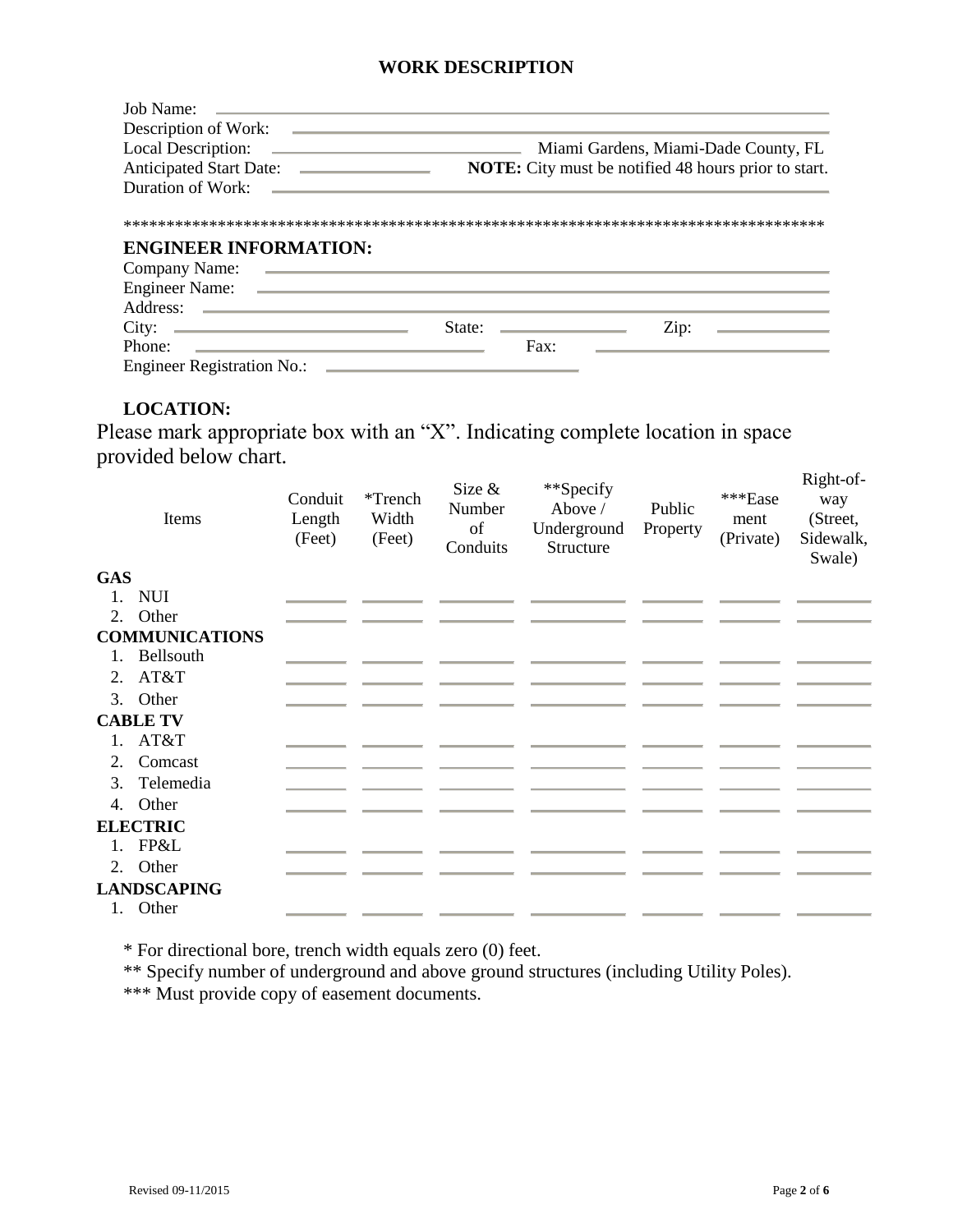### **Acknowledgement**

The undersigned agrees that all the information is correct to the best of their knowledge and that all necessary licenses, registrations, franchises and/or insurance coverages have been obtained and are valid. They agree to conform to all rules and regulations of the City of Miami Gardens and other agencies having jurisdiction, and to defend, indemnify and hold the City of Miami Gardens harmless against any and all liability, loss cost, damage or expense which may accrue because of negligence, misconduct in the performance, or lack of performance, related to the above work. We also agree to the attached permit conditions.

| <b>Print Name</b>            | Title |
|------------------------------|-------|
| Owner/Registrant's Signature | Date  |
| <b>Print Name</b>            | Title |
| Contractor's Signature       | Date  |

#### **GENERAL INSTRUCTIONS \***

- 1. Submit two (2) original application forms
- 2. Complete all sections, sign and date each application form
- 3. Attach copies of the state license and/or local certification, local business tax receipt, and liability insurance coverage (naming the City of Miami Gardens as an additional insured against third party losses or claims).
- 4. City Ordinance: Placement or maintenance in public rights-of-way.
- 5. Submit two detailed plan showing the location and a layout of the proposed work.
- 6. If work is on public or private property submit copy of easement documents or written permission from owner.
- 7. Submit Maintenance of Traffic Plan (MOT).
- 8. Notify the City of start/completion and inspections at (305) 622-8044
- 9. Copy of approved permit and plans must be on job site at all times.

#### **FOR OFFICE USE ONLY – DO NOT USE**

| Application Approved by:         |     |    |  |  |  |
|----------------------------------|-----|----|--|--|--|
| City of Miami Gardens Public     |     |    |  |  |  |
| <b>Works Department Remarks:</b> |     |    |  |  |  |
| Project Closeout Date Of Final   |     |    |  |  |  |
| Inspection:                      |     |    |  |  |  |
| As-built submitted:              | Yes | NΩ |  |  |  |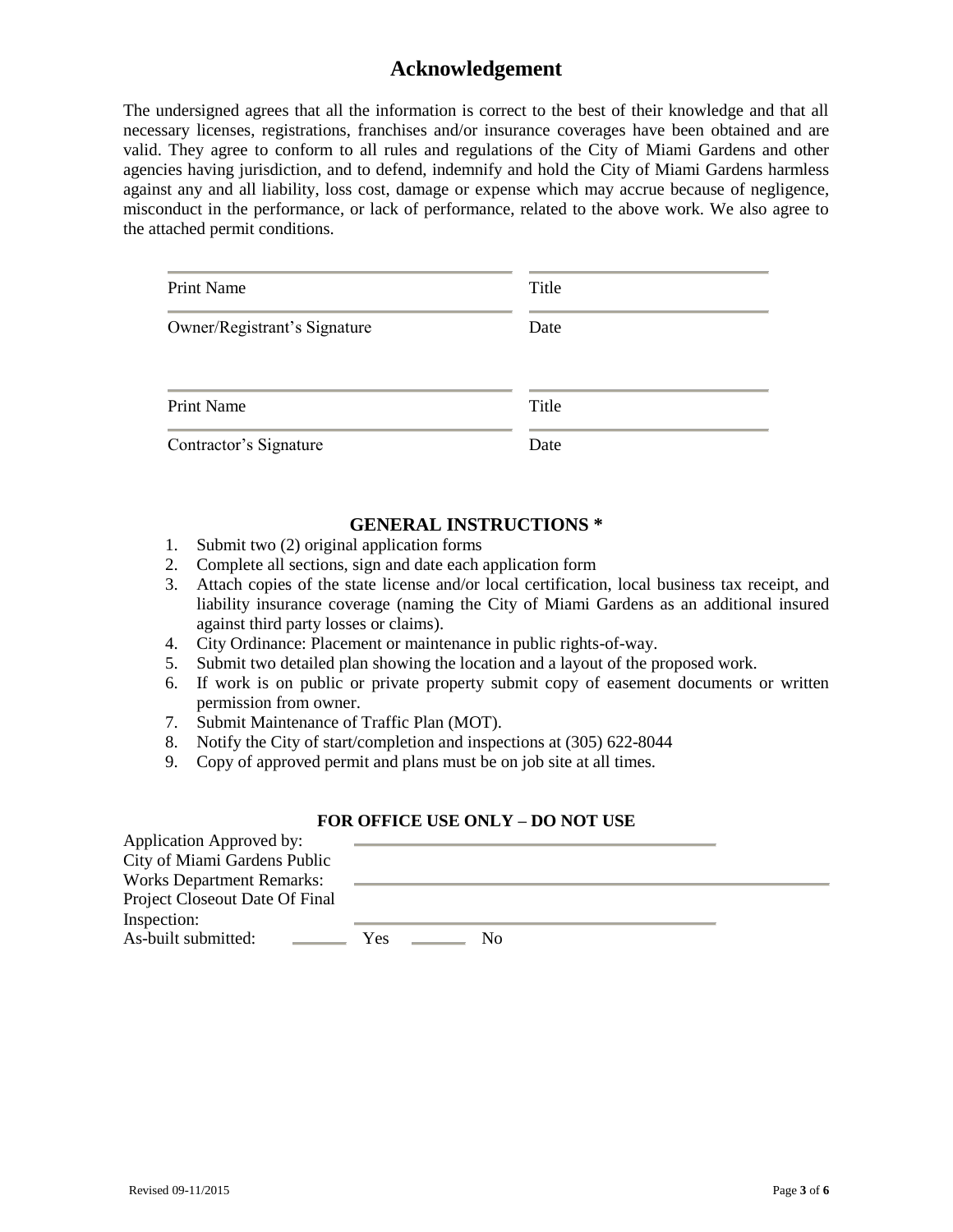#### **UNDERGROUND UTILITY INSTALLATION IN R.O.W.'S**

#### **1. PLANS AND SPECIFICATIONS**

- 1.1. All Plans shall be submitted on sheets no larger than 24" x 36".
- 1.2. Plans shall show and locate by dimension the proposed project and all existing utilities to permit assessment of the proposed work in relation to existing facilities.
- 1.3. Existing pavement widths shall be indicated on drawing with relevant dimensions.
- 1.4. The identity of the operating and maintaining utility shall be on the plans
- 1.5. For all new installations or maintenance work, a drawing indication location, R.O.W. layout, proposed work are and nature of work must be submitted to the Public Works Department for approval and permitting.
- 1.6. For Emergency work, a record drawing must be submitted to the Public Works Department within ten working days after the work is complete.
- 1.7. The name of the contractor (who must be licensed by Miami-Dade County or the State of Florida), contact person, and their phone number, shall be provided to the City.

#### **2. 2INSTALLATION**

#### 2.1. **Cover**

- 2.1.1. The minimum cover in the public R.O.W. shall be as follows unless installed in approved sleeves, at a depth approved by the Public Works Department:
	- 2.1.1.1. GAS MAIN LINES AND SERVICE LATERALS 36"
	- 2.1.1.2. TELEPHONE, CATV, OR OTHER SIGNAL SYSTEM 30"
	- 2.1.1.3. ELECTRICAL POWER INSTALLATION 36" (carried in approved steel, plastic or concrete cover)

#### 2.2 **LOCATION**

- 2.2.1. New utilities shall be installed in street R.O.W. so they are minimum of
	- a) 5 horizontal feet from any existing water or sewer utility;
	- b) If closer than 5 horizontal feet or when crossing any existing water or sewer main, then a one foot vertical clearance under any existing water or sewer main is required:
	- c) 18 vertical inches under any sewer lateral or water service and shall be encased in approved sleeve.
- 2.2.2. Special requirements for cases where the above criteria cannot be met shall be based on the recommendation of Public Works Department.

#### **3. GENERAL PROVISIONS**

#### 3.1. **MAINTENANCE OF TRAFFIC**

- 3.1.1. The contractor will be responsible for Maintenance of Traffic in accordance with the provisions of the State "Roadway and Traffic Design Standards", Index 600 Series, and the USDOT's "Manual on Uniform Traffic Control Devices".
- 3.1.2. Contractor must provide for one lane of traffic in each direction at all times, unless otherwise approved by the Public Works Department.
- 3.1.3 Contractor must maintain suitable vehicular access to each residence and/or business.

#### 3.2. **PROTECTION OF EXISTING FACILITIES**

- 3.2.1. Prior to commencement of any work, the Permittee shall notify Sunshine State One-Call of Florida, Inc. for underground facility locations, as set forth in the "Underground Facility Damage Prevention and Safety Act" of the State of Florida.
- 3.2.2. Location of existing City Utilities and location of proposed new utilities relative to existing City Utilities must be marked on the plans submitted for permit.
- 3.2.3. The Contractor will be responsible for locating and safeguarding any irrigation lines within the swale are.

#### 3.3. **NOTICE REQUIRED**

- 3.3.1. Start of Construction The Public Works Department requires forty-eight (48) hours prior to commencement of any work in the public right-of-way. Contact the Public Works Department at (305) 622-8000 ext. # 3111.
- 3.3.2. For Inspections, The Public Works Department must be notified at least twenty-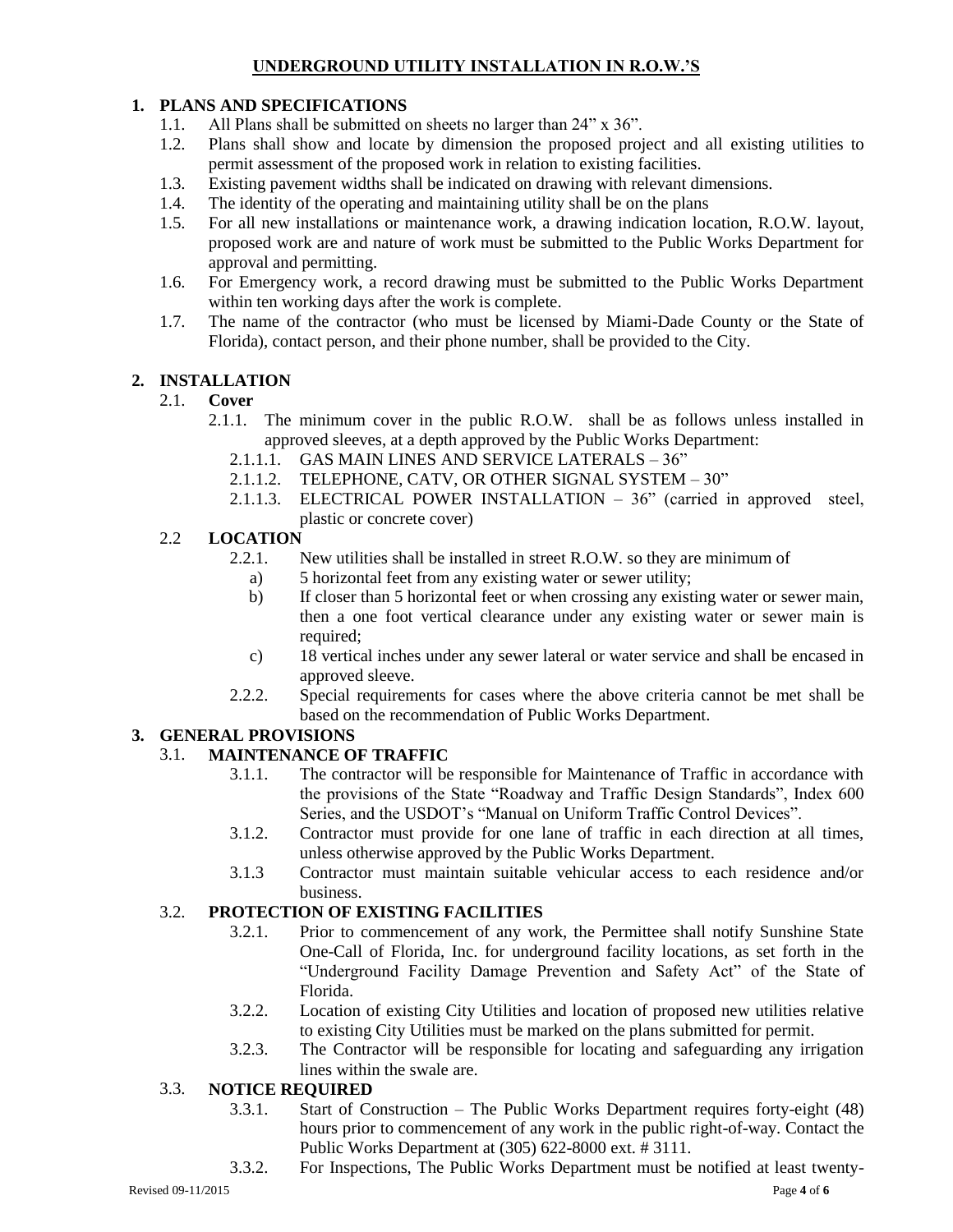four (24) hours in advance.

#### 3.4. **EMERGENCY WORK**

- 3.4.1. In the event of an emergency, repair work may be started without a permit upon verbal notification to Public Works Department.
- 3.4.2. If the Public Works Department is closed, then notification must be made as early as possible on the next business day.

#### 3.5. **INSPECTIONS**

- 3.5.1. During the laying of 2 inches of asphalt (results of density test must be submitted at this time).
- 3.5.2. Final close-out inspection

#### 3.6. **UNDERGROUND FACILITIES**

- 3.6.1. Underground facility crossings of paved roads or sidewalks shall be made by the "jack and bore" method unless an alternate method is approved by the Public Works Department.
- 3.6.2. Proposed open cuts shall be shown on the drawings submitted for approval.

#### **4. OPEN CUT CONSTRUCTION**

#### 4.1. **REMOVAL OF PAVEMENT, DRIVES, SIDEWALKS, CURBS AND GUTTERS**

- 4.1.1. Edges of pavement shall be pre-cut straight, and square beyond any damaged base area including well point locations.
- 4.1.2. Sidewalks, curbs and/or gutters shall be removed in full sections or a minimum of five feet in length

#### 4.2. **EXCAVATION**

- 4.2.1. Sheeting, bracing, etc. shall be used as required to support the sides of the excavations.
- 4.2.2. Safety procedures shall be followed and adequate protection shall be provided as required by OSHA and State statute.
- 4.2.3. Any open hole or trench must be properly and securely barricaded to protect public safety. Barricades must be inspected twice daily.
- 4.2.4. All broken pavement, debris and excess material shall be removed from the work site daily.
- 4.2.5. Excavated material shall not be stockpiled in the public right-of-way during construction without specific approval from Public Works Department.
- 4.2.6. Areas disturbed by construction shall be completely restored by the Utilities contractor as soon as possible, and no later than one week after the original work is completed.

#### 4.3. **DISPOSAL OF WATER EXCAVATION**

- 4.3.1. Adequate provision shall be made for the disposal of water resulting from dewatering or pumping operations in accordance with State and County requirements.
- 4.3.2. All storm drains in the vicinity of the construction site shall be securely covered with filter fabric to prevent loose debris and sediments from entering the catch basin. Sediment trapped by the filter fabric must be removed periodically to avoid clogging of grate. Upon completion of storm drain, it will be the responsibility of the contractor to clean the catch basin.

#### 4.4. **DETECTION DEVICES**

4.4.1. All underground utilities shall be marked with a detection device such as "DETECO" tape. Detection devices shall be installed according to manufacturer's recommendations. All devices shall be color coded according to APWA standards. New devices shall be compatible with existing detection devices and locators, unless otherwise called for in plans.

#### 4.5. **RESTORATION OF PAVEMENT**

#### 4.5.1. **GENERAL**

4.5.1.1. Paved sections shall conform in type, shape, elevation and texture with adjacent paved areas and shall be at least equal quality. All areas of new or existing pavement, damaged or undermined in the course of contractor operations, shall be removed and restored in an approved manner. Where pavement is removed for the installation, maintenance or removal of any underground facility,